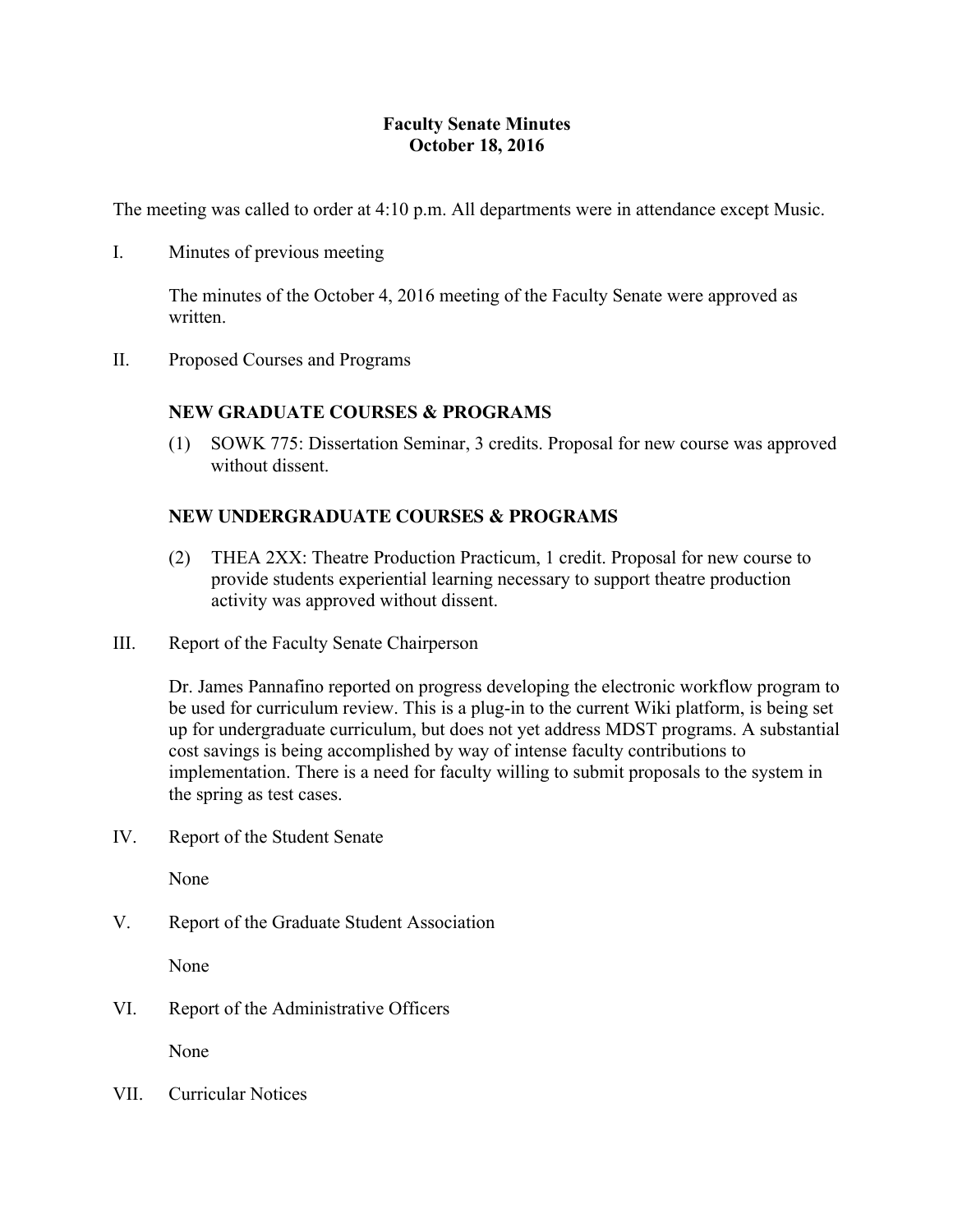## **NEW UNDERGRADUATE COURSES & PROGRAMS**

(1) ART 128: Art Integration, 3 credits, G1. Proposal for new course to provide education students with a theoretical and practical knowledge base about art and its role in learning.

## **CHANGES TO UNDERGRADUATE COURSES & PROGRAMS**

- (2) ART 141: Fundamentals in Studio Art. Proposal to place this course in moratorium and replace with ART 128.
- VIII. Reports of the Faculty Senate Standing Committees

## **Educator of Year**

Dr. Börger-Greco reported the committee is working to increase greater involvement on nominations from campus and beyond. The library plaque is in place and parking space has been assigned. There is some interest in providing some sort of financial incentive.

# **APC**

Dr. Adyanga and Dr. Geiger summarized proposals from APC defining the Area Curriculum Committees (ACCs) based on recent restructuring and clarification of the Undergraduate Curriculum Approval Process. The role of TEC for courses impacting teacher education is mentioned but not addressed directly. Department experimental courses are increased to two per year. Interdisciplinary programs will function like a department with the director as chair, but proposals will be reviewed by all ACCs that participate in the program. There is an option for flagging changes to promote discussion between proposers and reviewers. Dr. Geiger was thanked for his substantial work in revising the process description. Concerns were discussed related to limits on submissions during months when review is not active. It was noted that the ACCs function for graduate curriculum review as well.

IX. Reports of the Faculty Senate Special Committees

None

X. Faculty Emeriti

A Rosenthal/Adyanga motion that Dr. Kenneth Shields be granted the honorary title of Professor of English Emeritus was approved without dissent.

An Irwin/Robinson motion that Dr. William Dorman be granted the honorary title of Professor of Communication and Theatre Emeritus was approved without dissent.